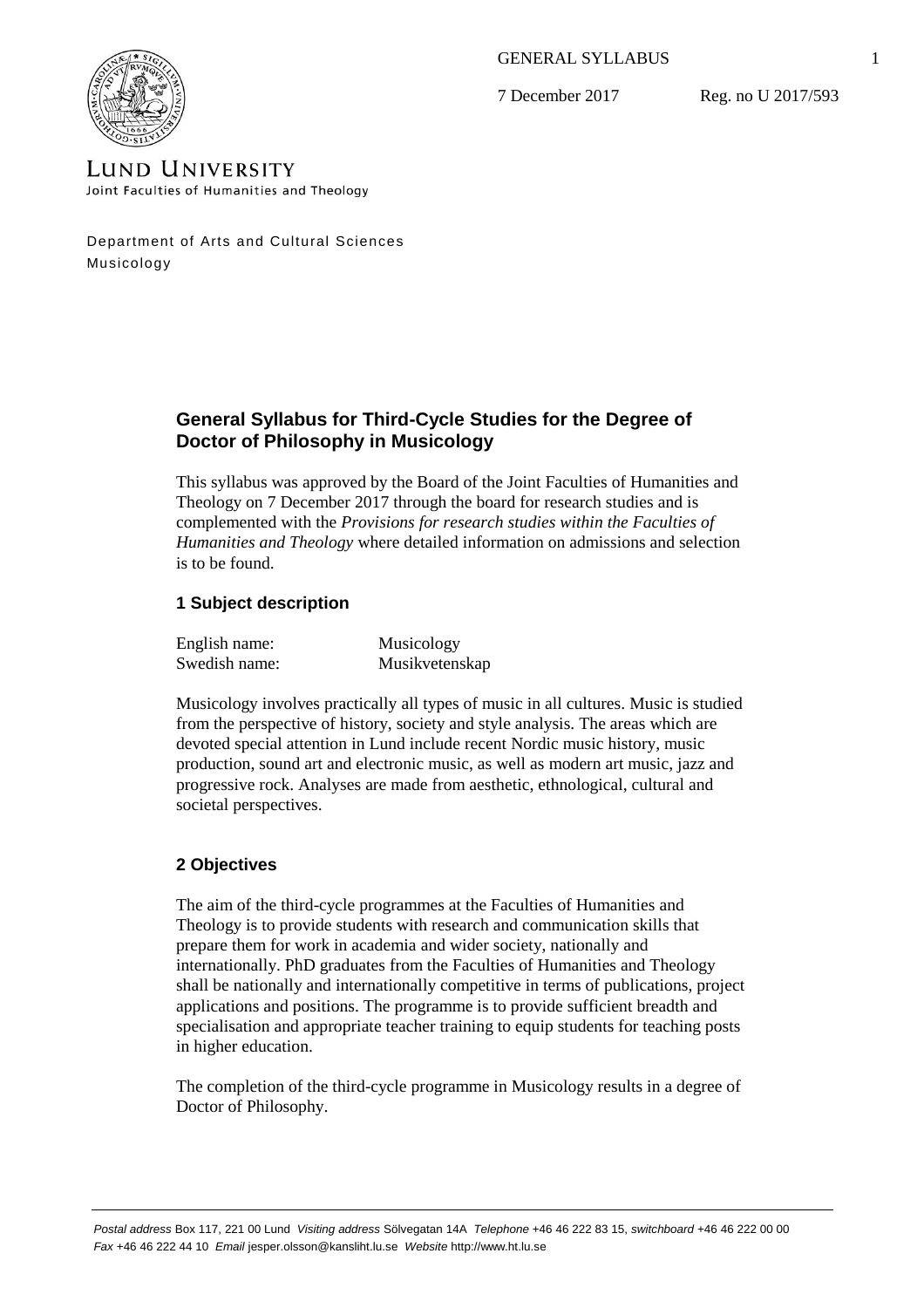## Outcomes for a degree of Doctor in accordance with the Higher Education Ordinance, Annex 2, Qualifications Ordinance:

#### *Knowledge and understanding*

For the degree of Doctor the third-cycle student shall – demonstrate broad knowledge and systematic understanding of the research field as well as advanced and up-to-date specialised knowledge in a limited area of this field, and

– demonstrate familiarity with research methodology in general and the methods of the specific field of research in particular.

#### *Competence and skills*

For the degree of Doctor the third-cycle student shall – demonstrate the capacity for scholarly analysis and synthesis as well to review and assess new and complex phenomena, issues and situations autonomously and critically

– demonstrate the ability to identify and formulate issues with scholarly precision critically, autonomously and creatively, and to plan and use appropriate methods to undertake research and other qualified tasks within predetermined time frames and to review and evaluate such work – demonstrate through a dissertation the ability to make a significant contribution to the formation of knowledge through his or her own research – demonstrate the ability in both national and international contexts to present and discuss research and research findings authoritatively in speech and writing and in dialogue with the academic community and society in general – demonstrate the ability to identify the need for further knowledge, and – demonstrate the capacity to contribute to social development and support the learning of others both through research and education and in some other qualified professional capacity.

#### *Judgement and approach*

For the degree of Doctor the third-cycle student shall – demonstrate intellectual autonomy and disciplinary rectitude as well as the ability to make assessments of research ethics, and – demonstrate specialised insight into the possibilities and limitations of research, its role in society and the responsibility of the individual for how it is used.

Outcomes for a degree of Doctor in Musicology:

#### *Knowledge and understanding*

For the degree of Doctor in Musicology, the third-cycle student shall have acquired

systematic knowledge of different research theories and methods relating to different musical or auditory forms of expression and cultures

#### *Competence and skills*

For the degree of Doctor in Musicology, the third-cycle student shall have acquired

– the ability to demonstrate independence and originality in exploring and analysing musical or auditory forms of expression in their aesthetic, cultural or social context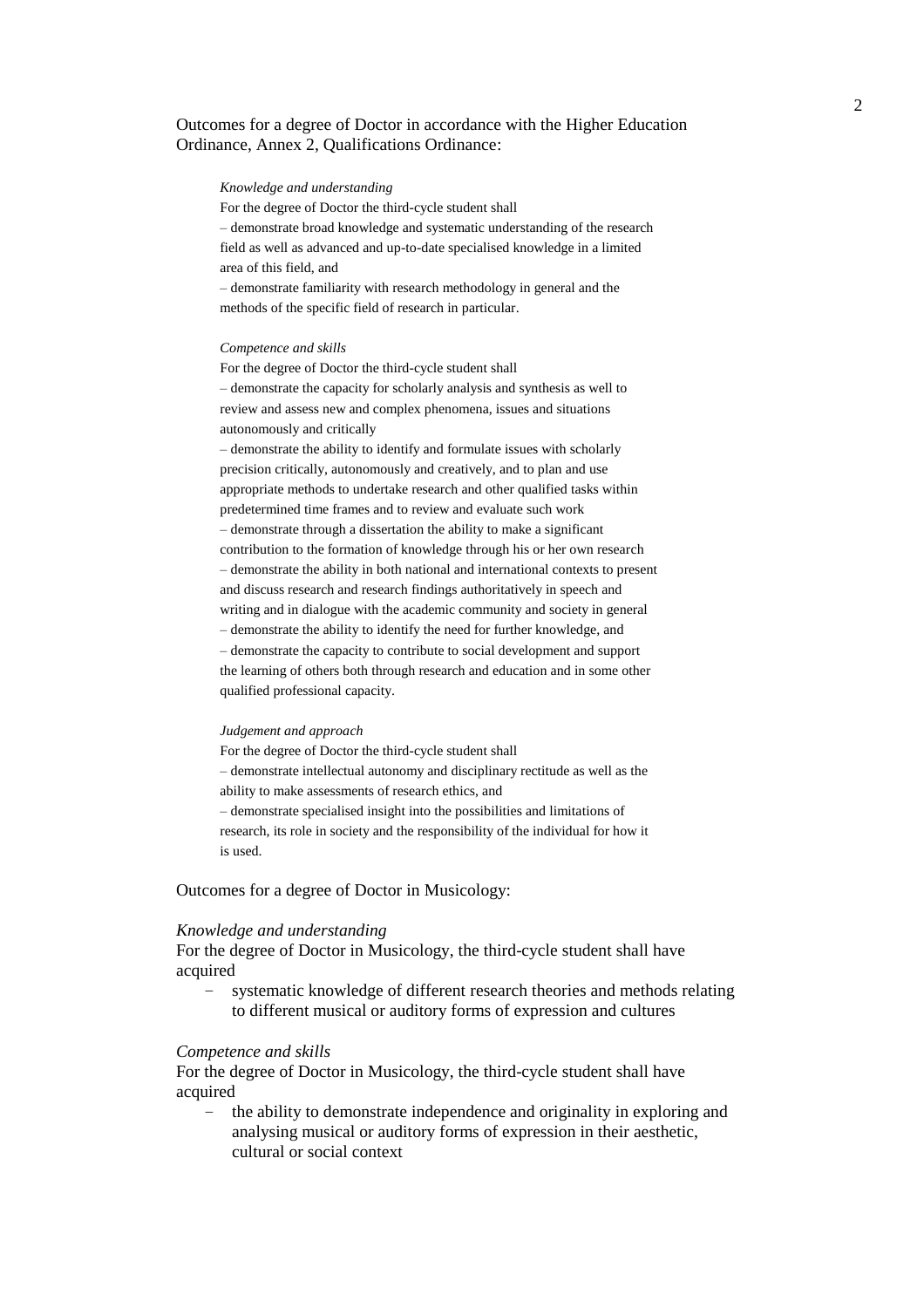#### *Judgement and approach*

For the degree of Doctor in Musicology, the third-cycle student shall have acquired

– the ability to establish relevant research perspectives of Musicology within wider scholarly contexts

## **3 Admission requirements**

Pursuant to the Higher Education Ordinance, Chapter 7 Section 35, the requirements for admission to third-cycle studies are as follows:

The requirements for admission to third-cycle courses and study programmes are that the applicant: 1. meets the general and specific entry requirements that the higher education institution may have laid down, and 2. is considered in other respects to have the ability required to benefit from the course or study programme.

For admission to third-cycle studies at the Faculties of Humanities and Theology, it is always the applicant's responsibility to document his or her eligibility at the deadline for applications.

### **3.1 General admission requirements**

Pursuant to the Higher Education Ordinance, Chapter 7 Section 39, the general requirements for admission to third-cycle studies are as follows:

A person meets the general entry requirements for third-cycle courses and study programmes if he or she: 1. has been awarded a second-cycle qualification 2. has satisfied the requirements for courses comprising at least 240 credits of which at least 60 credits were awarded in the second-cycle, or 3. has acquired substantially equivalent knowledge in some other way in Sweden or abroad.

The higher education institution may permit an exemption from the general entry requirements for an individual applicant, if there are special grounds.

Second-cycle courses and papers (see Specific admission requirements below) must be categorised as such in the relevant course syllabus.

At the Faculties of Humanities and Theology, the second cycle is defined in accordance with the Higher Education Act Chapter 1 Section 9:

Second-cycle courses and study programmes shall be based fundamentally on the knowledge acquired by students during first-cycle courses and study programmes, or its equivalent.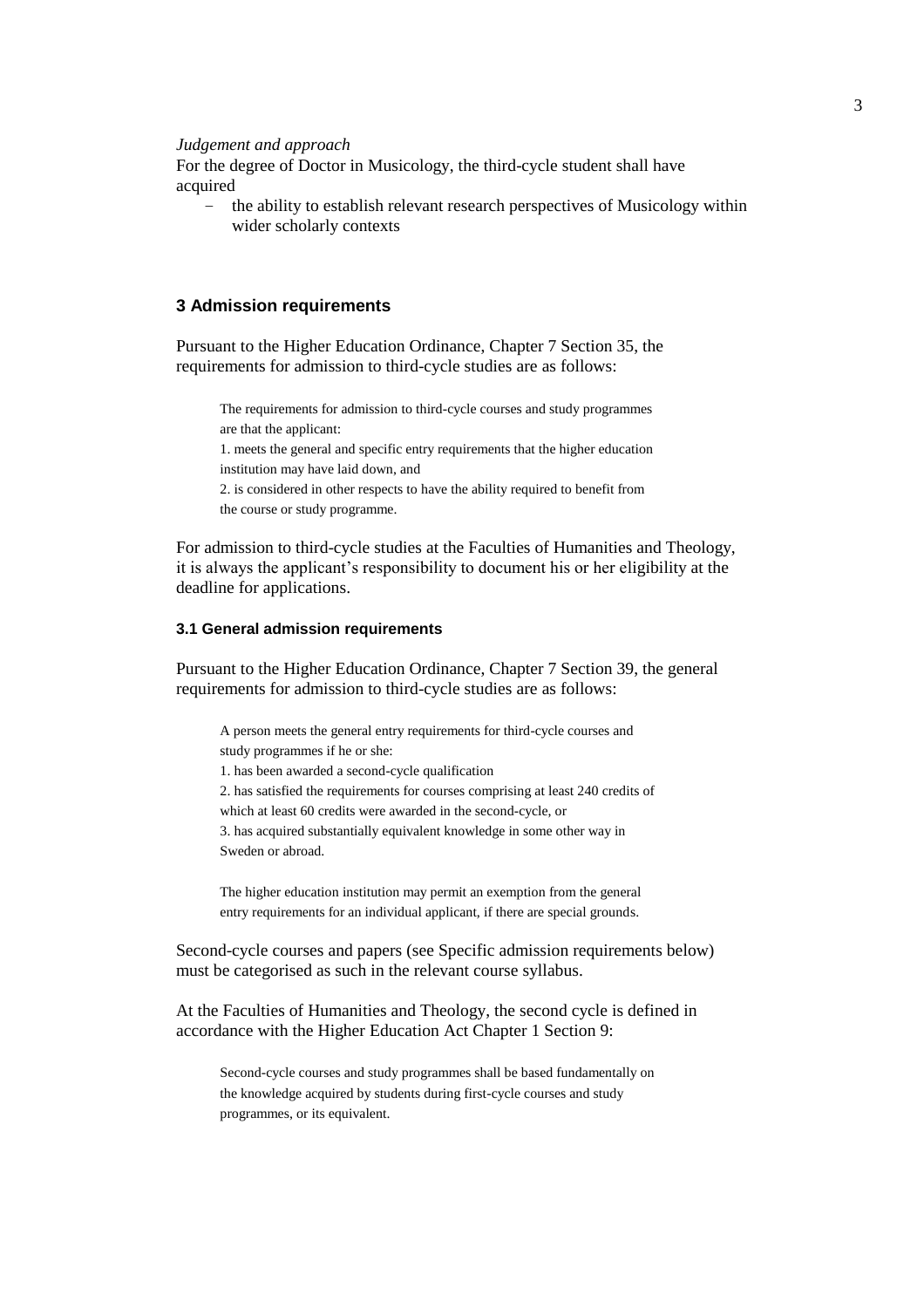Second-cycle courses and study programmes shall involve the acquisition of specialist knowledge, competence and skills in relation to first-cycle courses and study programmes, and in addition to the requirements for first-cycle courses and study programmes shall:

- further develop the ability of students to integrate and make autonomous use of their knowledge

- develop the students' ability to deal with complex phenomena, issues and situations, and

- develop the students' potential for professional activities that demand considerable autonomy, or for research and development work. Ordinance (2006:173).

Assessment of equivalent knowledge (point 3) will normally only be made when the applicant's qualifications are from an educational system in which the above definition of 'second cycle' is not applicable.

### **3.2 Specific admission requirements**

A person meets the specific admission requirements for third-cycle courses and study programmes in Musicology if he or she

- has completed 90 first-cycle credits in the main field of Musicology or the equivalent, and
- has completed 60 second-cycle credits in the main field of Musicology or the equivalent, and has passed a degree project comprising at least 15 second-cycle credits in Musicology or the equivalent
- has sufficient proficiency in English to be able to participate in a scholarly context

A person who by virtue of education in Sweden or abroad has acquired equivalent knowledge also meets the specific admission requirements.

#### **3.3. Credit transfer**

The Higher Education Ordinance, Chapter 6:

#### *Credit transfer*

Section 6 If a student at a higher education institution in Sweden has successfully completed a higher education course or study programme, she or he is entitled to transfer the credits awarded for a course or study programme at another higher education institution. This does not apply, however, if there is a substantial difference between these courses or study programmes.

 The same applies for students who have successfully completed a course or study programme:

1. at a university or higher education institution in Denmark, Finland, Iceland or Norway or a signatory to the Council of Europe's Convention of 11 April 1997 on the Recognition of Qualifications concerning Higher Education in the European Region (Swedish Treaty Series 2001:46), or

2. at Nordiska högskolan för folkhälsovetenskap (NHV – The Nordic School of Public Health). Ordinance (2006:1053).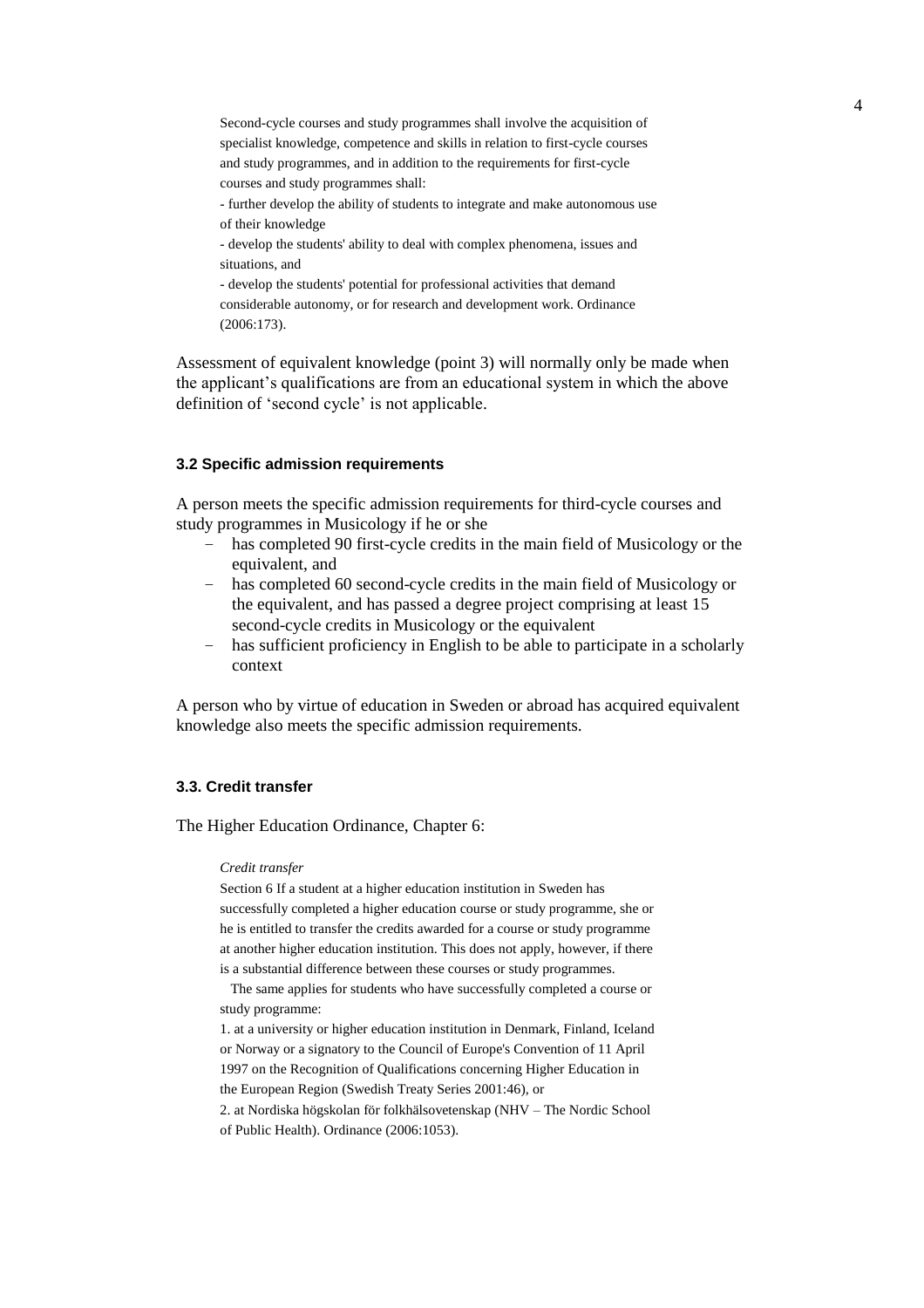Section 7 A student is entitled to transfer credits from a course or study programme other than that laid down in Section 6 if the nature and extent of the knowledge and skills cited by the student are such that they correspond on the whole to the course or study programme for which the credits are to be recognised. A student may also be given credit for corresponding knowledge and skills acquired in a vocational or professional capacity. Ordinance (2006:1053).

Section 8 The higher education institution shall assess whether credits can be awarded for the prior course or study programme or professional or vocational experience.

 Credits may only be awarded to those who are students unless otherwise provided by statute or ordinance. Ordinance (2010:1064).

At the Faculties of Humanities and Theology, students must apply for credit transfer. The application will only be considered if it is submitted together with an application for admission to third-cycle studies. A decision on credit transfer is taken in conjunction with a decision on admission. Credit transfer normally affects the length of the doctoral studentship awarded in the decision on admission. In conjunction with a proposed decision, the relevant department is to propose the length of the doctoral studentship and any credit transfer.

### **3.4. Selection**

The Higher Education Ordinance, Chapter 7 Section 41:

In selecting between applicants who meet the requirements laid down in Sections 35 & 36 their ability to benefit from the course of study programmes shall be taken into account.

The higher education institution determines which assessment criteria shall be used in determining the ability to benefit from the courses and study programmes.

However, the fact that an applicant is considered able to transfer credits from prior courses and study programmes or for professional or vocational experience may not alone give the applicant priority over other applicants. Ordinance (2010:1064).

The Faculties of Humanities and Theology will assess the applicant's ability to benefit from the programme against the criteria of quality, quantity, development and relevance.

## **4 The programme for a degree of Doctor**

Third-cycle studies comprise four years of full-time study (240 credits). Part-time studies (at least 50%) may be pursued but must be completed within eight years.

### **4.1 Programme design**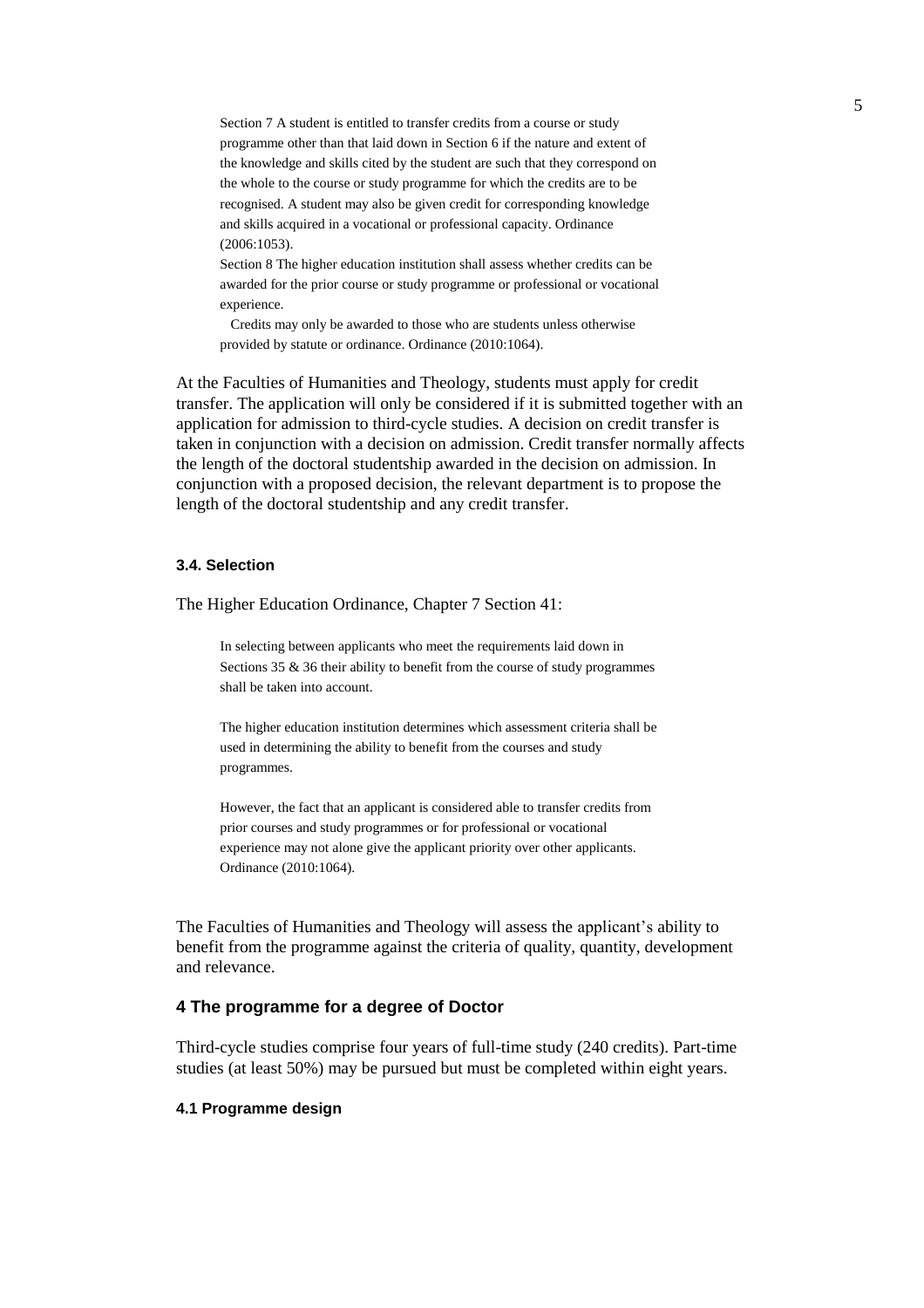The programme comprises 240 credits, made up of courses comprising 60 credits and an academic thesis (PhD thesis) comprising 180 credits. Teaching is in the form of courses and seminars, and supervision of the thesis work.

For a degree of Doctor the research student must have successfully completed all assessed components of the programme and the PhD thesis.

### **4.2 Supervision**

At least two supervisors shall be appointed for each doctoral student. One of them shall be nominated as the principal supervisor. The principal supervisor must have the qualifications of an associate professor and be employed at Lund University. The assistant supervisor must have a PhD degree. The supervisors must have completed supervisor training or be judged by the faculty board to have corresponding qualifications.

The individual study plan must specify the duties and responsibilities of each of the supervisors. Supervision comprises both help with the orientation of studies and thesis work and support throughout the studies. Doctoral students are entitled to supervision comprising 200 working hours distributed across the four-year study period. The hours are to include the supervisor's preparation for supervision (such as reading of thesis drafts), the supervision sessions and the overall planning of the programme, for example with regard to the individual study plan. However, tuition and assessment of the student in the context of third-cycle courses are not to be included in the hours for supervision. The extent of supervision will vary throughout the programme and is to be detailed in the individual study plan and specified in the supervisors' duties plans.

The Higher Education Ordinance, Chapter 6 Section 28:

A doctoral student who so requests shall be allowed to change supervisor.

### **4.3 Individual study plan**

The Higher Education Ordinance, Chapter 6 Section 29:

An individual study plan shall be drawn up for each doctoral student. This plan shall contain the undertakings made by the doctoral student and the higher education institution and a timetable for the doctoral student's study programme. The plan shall be adopted after consultation with the doctoral student and his or her supervisors.

The individual study plan shall be reviewed regularly and amended by the higher education institution to the extent required after consultation with the doctoral student and his or her supervisors. The period of study may only be extended if there are special grounds for doing so. Such grounds may comprise leave of absence because of illness, leave of absence for service in the defence forces or an elected position in a trade union or student organisation, or parental leave.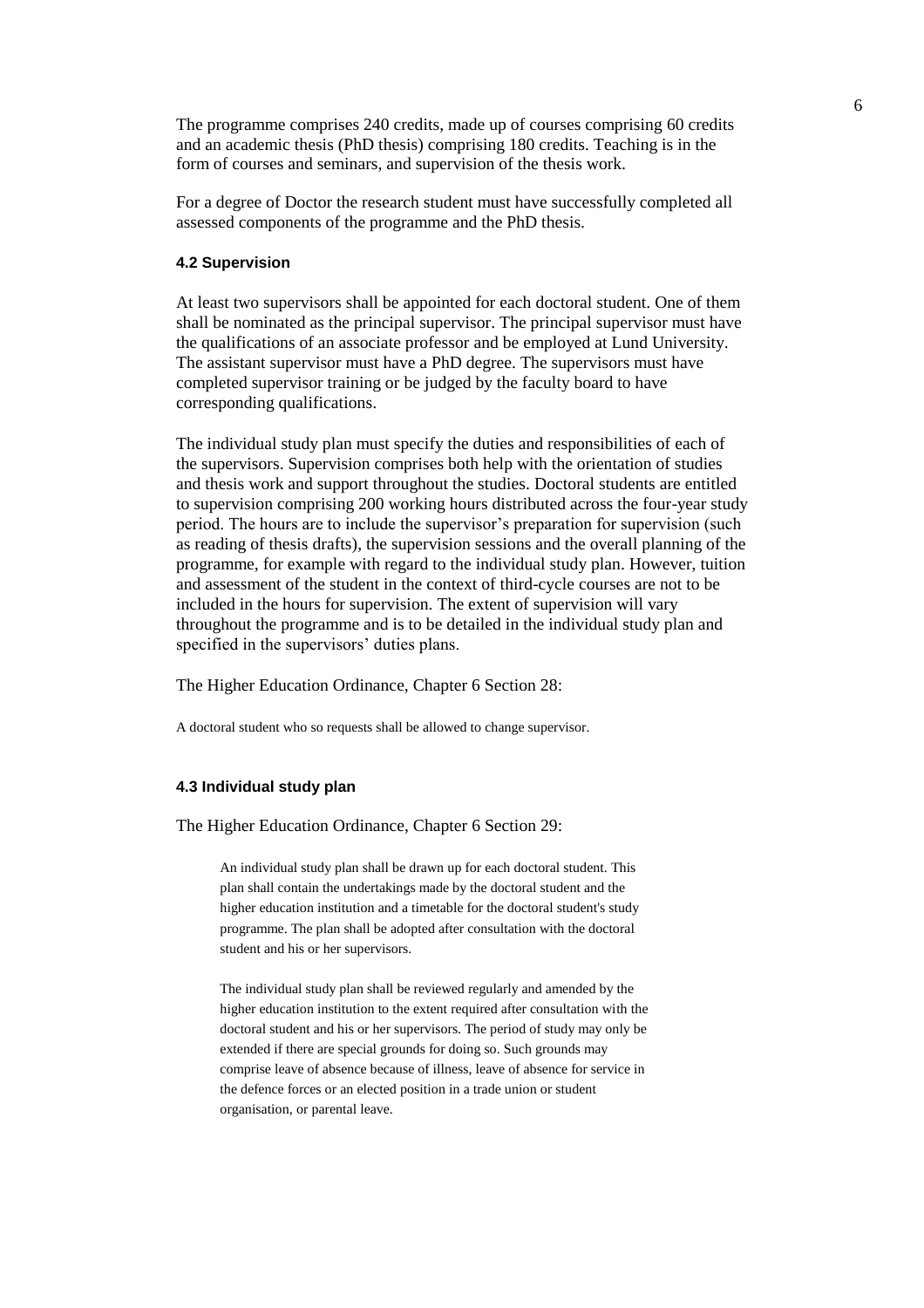The Faculties of Humanities and Theology have decided to adopt a digital tool for individual study plans. The study plan is to be printed and signed once a year by the doctoral student, principal supervisor, head of department and pro dean. Please see instructions appended to the tool.

The obligations of the doctoral student are specified in the Higher Education Ordinance, Chapter 6 Section 30.

## **4.4 Courses and seminars**

The courses that can be included in the programme may be courses offered by the home department or by other departments at or outside Lund University. The Faculties of Humanities and Theology provide a compulsory introduction course of 7.5 credits.

Regulations for third-cycle education at Lund University, section 9:

All doctoral students shall be offered training in teaching and learning in higher education of at least two weeks. Doctoral students who teach in the first or second cycle shall have completed introductory training of at least two weeks or acquired equivalent knowledge in another way.

The faculty board shall decide whether training in higher education teaching and learning shall take the form of an examined component of the programme or form part of the doctoral student's departmental duties.

At the Faculties of Humanities and Theology, the training in higher education teaching and learning is included as a compulsory two-week component of the programme, amounting to 3 credits.

Core course in Musicology comprising 52.5 credits, consists of modules which are selected in consultation with the supervisor.

The individual study plan is to specify the courses that can be credited towards the degree, including compulsory courses and previous courses for which credit transfer has been granted at the admission of the student (see section 3.3 above). For courses at other faculties, the number of credits available for transfer will be determined by the examiner when the courses are to be entered in the individual study plan.

The examiner on the doctoral programme is appointed by the department on behalf of the faculty board and must normally be employed by Lund University and have the qualifications of an associate professor. One of the grades Pass or Fail will be awarded for all assessed components within the programme.

Active participation in seminars is an essential component of the doctoral programme at the Faculties of Humanities and Theology. The seminar participation of the doctoral student is to be included in the planning in the individual study plan. A preliminary draft of the entire thesis must be presented and discussed at a compulsory final seminar.